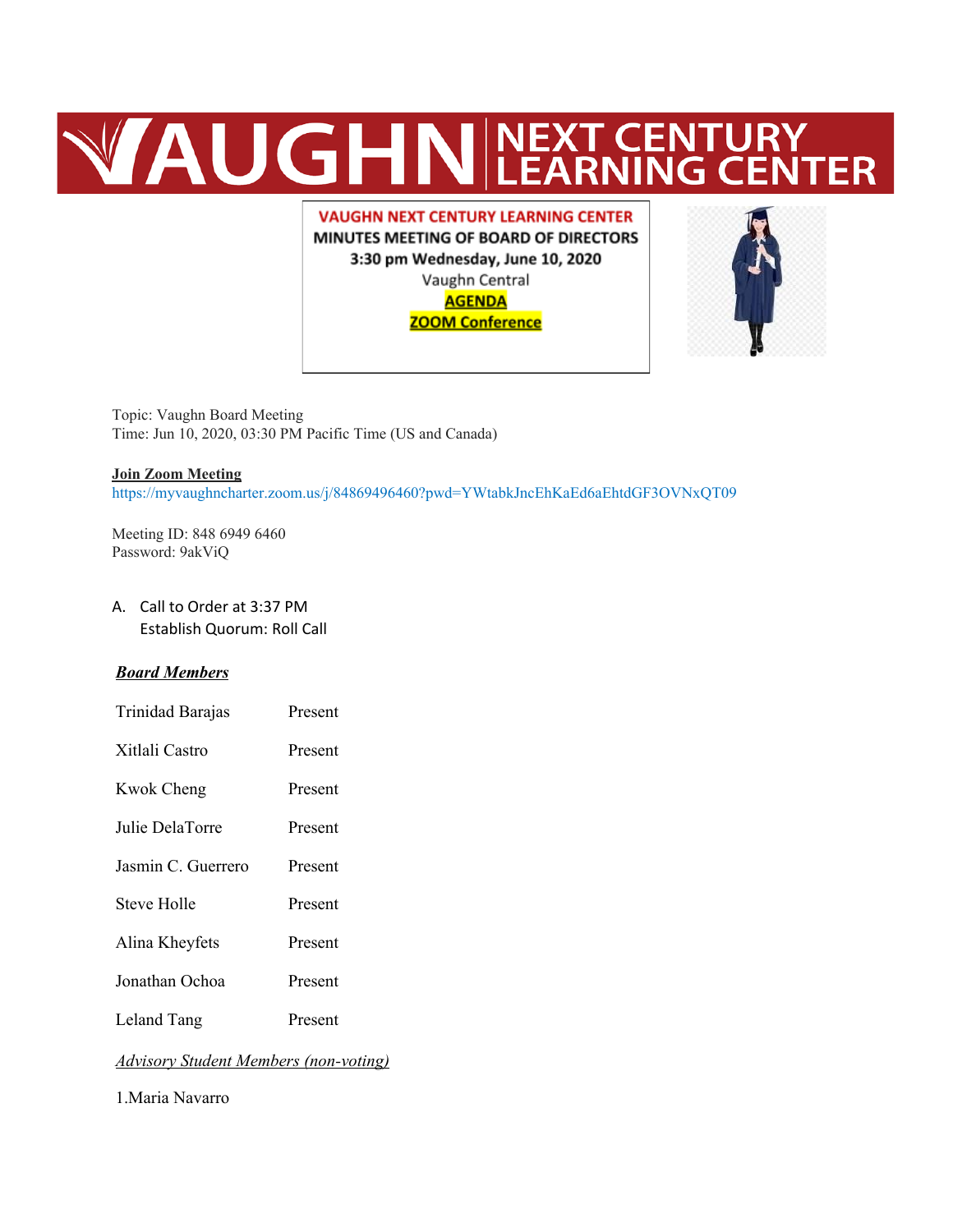#### 2. Brandon Nguyen

**Public Comments**: Board member Jasmin Guerrero - Can we require daily/weekly/monthly testing for

reentry plans? Board member Brandon Nguyen: Concerns wearing masks all day for students &

staff. CEO- Congratulations to non-voting board member, Maria Navarro, graduating and moving onto UCLA.

**Approval of Minutes:** The board is to review and approve the minutes from the May 13, 2020 board meeting.

*Board member Alina Kheyfets made a motion to approve the minutes from the May 13, 2020 board meeting. Board member Jasmin Guerrero seconded the motion. Roll call taken. Motion passed unanimously.*

#### **Governance (60 Mins)**

| G1             | Board Members' Term of Office - The Board will note Board vacancies effective<br>2020-2021 school year. The Board will consider re-election of current Board<br>member(s) whose term expires 9/2020 and/or form a Nomination Committee to<br>conduct outreach and recruitment of potential new Board member(s).<br>No action taken. Will be revisited as a future agenda item. |                    |
|----------------|--------------------------------------------------------------------------------------------------------------------------------------------------------------------------------------------------------------------------------------------------------------------------------------------------------------------------------------------------------------------------------|--------------------|
| G <sub>2</sub> | Chief Executive Officer Evaluation- The Board will discuss and complete CEO, Fidel<br>Ramirez's final evaluation for 2019-2020<br>Board went into closed session at 6:08 pm<br>Board ended the closed session at 6:35 pm and went back into an open session.<br>The board reported the completion of the CEO, Fidel Ramirez, Final Evaluation for<br>2019-2020.                | Action Item        |
| G <sub>3</sub> | Board Meeting Calendar, 2020-2021- The Board will review and approve 2020-2021<br>Board meeting calendar.<br>7/15, 8/6, 9/16, 10/21, 11/18, 12/16. And in 2021 are 2/10, 3/10, 4/14, 5/12, 6/9<br>optional: 1/13/2021                                                                                                                                                          | <b>Action</b> Item |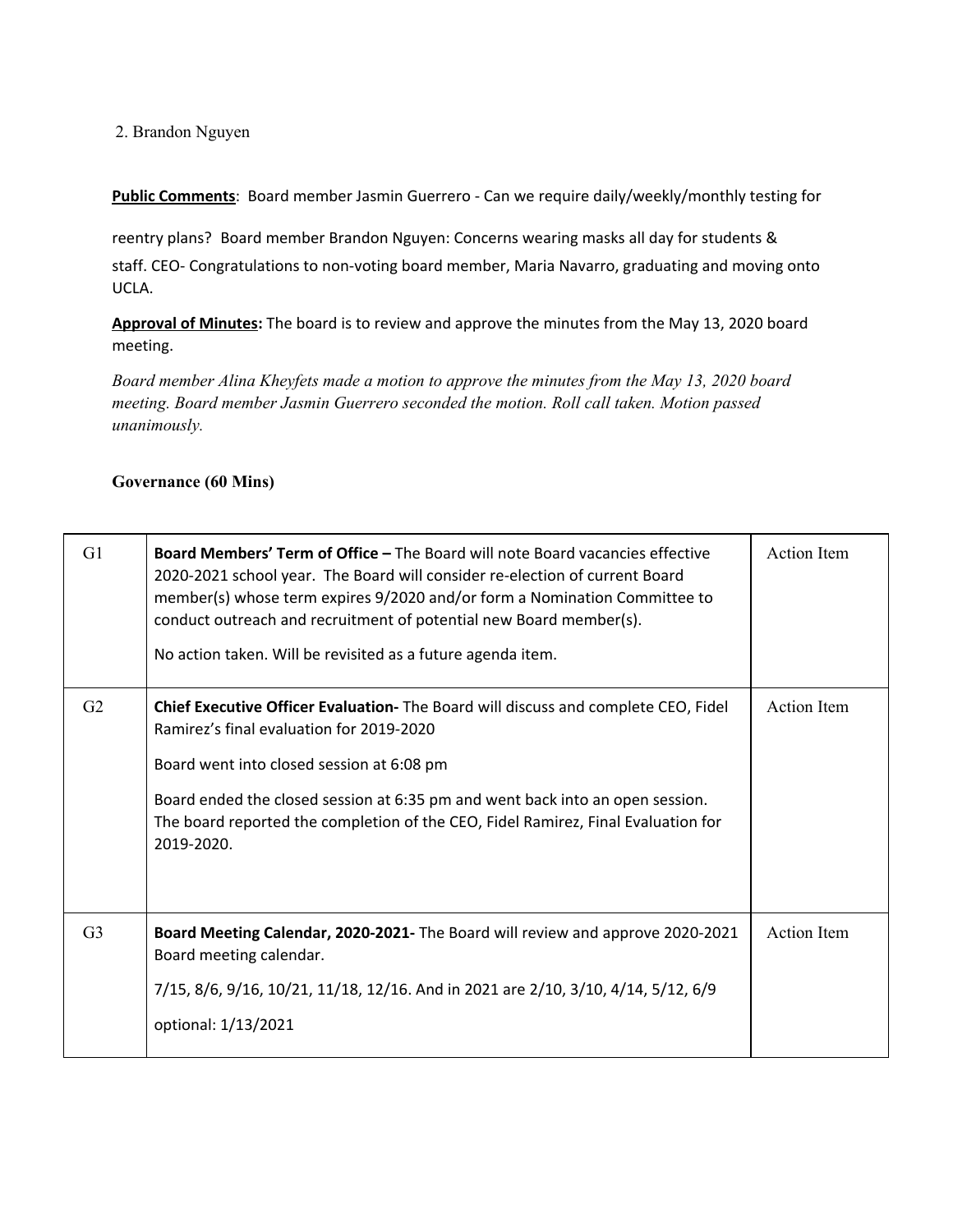|  | Board member Xitlali Castro made a motion to approve the Board Meeting         |
|--|--------------------------------------------------------------------------------|
|  | Calendar. Board member Julie de la Torre seconded the motion. Roll call taken. |
|  | Motion passed unanimously.                                                     |
|  |                                                                                |

## **Business and Operations (45 mins)**

| B1             | Fiscal Matter - the Board will review and adopt Vaughn's 2020-2021 official<br>budget and authorize the submission of a balanced and certified budget report to<br>the Los Angeles Unified School District and the Los Angeles County Office of<br>Education.<br>Board member Steve Holle made a motion to adopt Vaughn's 2020-2021 official<br>budget and authorize the submission of a balanced and certified budget report to<br>the Los Angeles Unified School District and the Los Angeles County Office of<br>Education. Board member K.Y. Cheng seconded the motion. Roll call taken.<br>Motion passed unanimously. | <b>Action</b> Item |
|----------------|----------------------------------------------------------------------------------------------------------------------------------------------------------------------------------------------------------------------------------------------------------------------------------------------------------------------------------------------------------------------------------------------------------------------------------------------------------------------------------------------------------------------------------------------------------------------------------------------------------------------------|--------------------|
| B <sub>2</sub> | Child Development State Preschool contract - the Board will review the<br>contract with the understanding that program funding for the year is not<br>guaranteed and will accept the contract offered by the California State<br>Department of Education.<br>Board member Steve Holle made a motion to accept the contract offered by the<br>California State Department of Education with the understanding that program<br>funding for the year is not guaranteed. Board member Jasmin Guerrero seconded<br>the motion. Roll call taken. Board member K.Y. Cheng abstained from voting.<br>Motion passed unanimously.    | <b>Action Item</b> |
| B <sub>3</sub> | Fiscal Handbook- the Board will review and approve updates to Vaughn<br>NCLC's Fiscal Handbook, specifically changes pertaining to fiscal operations<br>during COVID-19.<br>Board member Jasmin Guerrero made a motion to approve updates to Vaughn<br>NCLC's Fiscal Handbook, specifically changes pertaining to fiscal operations<br>during COVID-19. Board member Steve Holle seconded the motion. Roll call<br>taken. Motion passed unanimously.                                                                                                                                                                       | <b>Action Item</b> |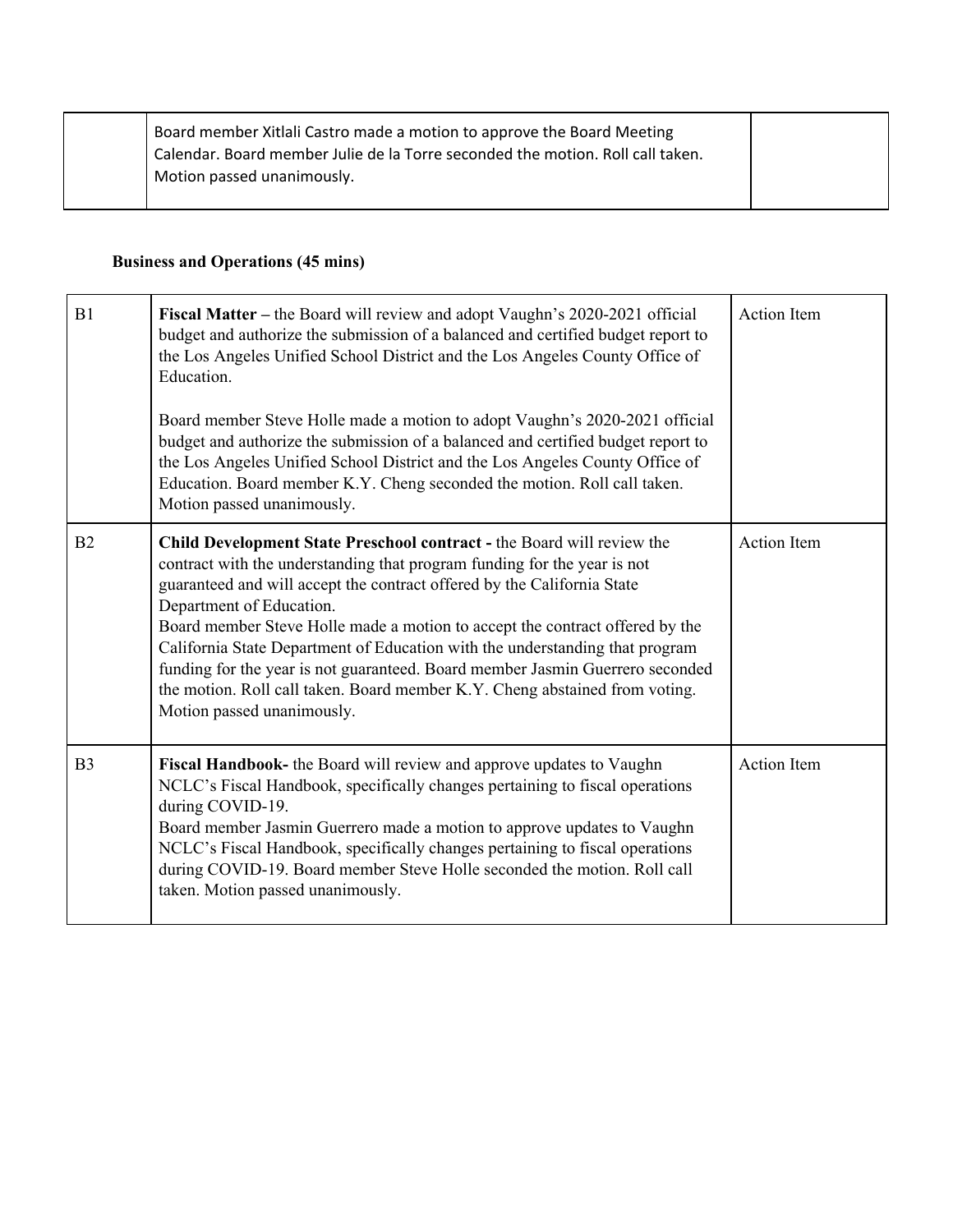| <b>B4</b> | 2020-2021 Food Service Bid Authorizing Vaughn to Piggyback on the Palm<br>Springs Unified School District/Beaumont Unified School District with<br>Driftwood Dairy and Riverside Unified School District with Sunrise Produce<br><b>Company. for Sunrise Produce Company and Hesperia Unified School</b><br>District- The Board will discuss and act on approval of the authorization to<br>piggyback on the on the Palm Springs Unified School District/Beaumont Unified<br>School District RFP# NS-20-02 dairy items from Driftwood Dairy and Riverside<br>Unified School District RFP#2017/18-12 Fresh Produce from Sunrise Produce<br>Company both for the 2020-2021 Fiscal Year | <b>Action Item</b> |
|-----------|--------------------------------------------------------------------------------------------------------------------------------------------------------------------------------------------------------------------------------------------------------------------------------------------------------------------------------------------------------------------------------------------------------------------------------------------------------------------------------------------------------------------------------------------------------------------------------------------------------------------------------------------------------------------------------------|--------------------|
|           | Board member Jonathan Ochoa made a motion to approve the authorization to<br>piggyback on the on the Palm Springs Unified School District/Beaumont Unified<br>School District RFP# NS-20-02 dairy items from Driftwood Dairy and Riverside<br>Unified School District RFP#2017/18-12 Fresh Produce from Sunrise Produce<br>Company, both for the 2020-2021 Fiscal Year. Board member Trinidad Barajas<br>seconded the motion. Roll call taken. Motion passed unanimously.                                                                                                                                                                                                            |                    |

# **Curriculum and Instruction (20 minutes)**

| C <sub>1</sub> | Written Report to School Community – The Board will review a written report<br>prepared by the Directors of Instruction per LCFF accountability and transparency<br>requirements. The published report includes strategies used by Vaughn in coping with<br>COVID-19 including steps taken to accommodate students from low-income families,<br>English learners and foster youths.                                                                                           | <b>Action</b> Item |
|----------------|-------------------------------------------------------------------------------------------------------------------------------------------------------------------------------------------------------------------------------------------------------------------------------------------------------------------------------------------------------------------------------------------------------------------------------------------------------------------------------|--------------------|
|                | Board member Jasmin Guerrero made a motion to approve the written report prepared<br>by the Directors of Instruction per LCFF accountability and transparency requirements.<br>The published report includes strategies used by Vaughn in coping with COVID-19<br>including steps taken to accommodate students from low-income families, English<br>learners and foster youths. Board member Steve Holle seconded the motion. Roll call<br>taken. Motion passed unanimously. |                    |

## **Partnership and School Site Council (15 minutes)**

| P <sub>1</sub> | Partnership Report - The Board will receive information related<br>to plans for hosting future stakeholder forums that addresses<br>instructional items formulated by the Vaughn's School Site<br>Council (SSC) and English Learner Advisory Committee<br>(ELAC). | Informational Item |
|----------------|-------------------------------------------------------------------------------------------------------------------------------------------------------------------------------------------------------------------------------------------------------------------|--------------------|
| P <sub>2</sub> | <b>Culmination Plans-</b> The Board will be presented with the plans<br>for culmination and graduation.                                                                                                                                                           | Informational Item |